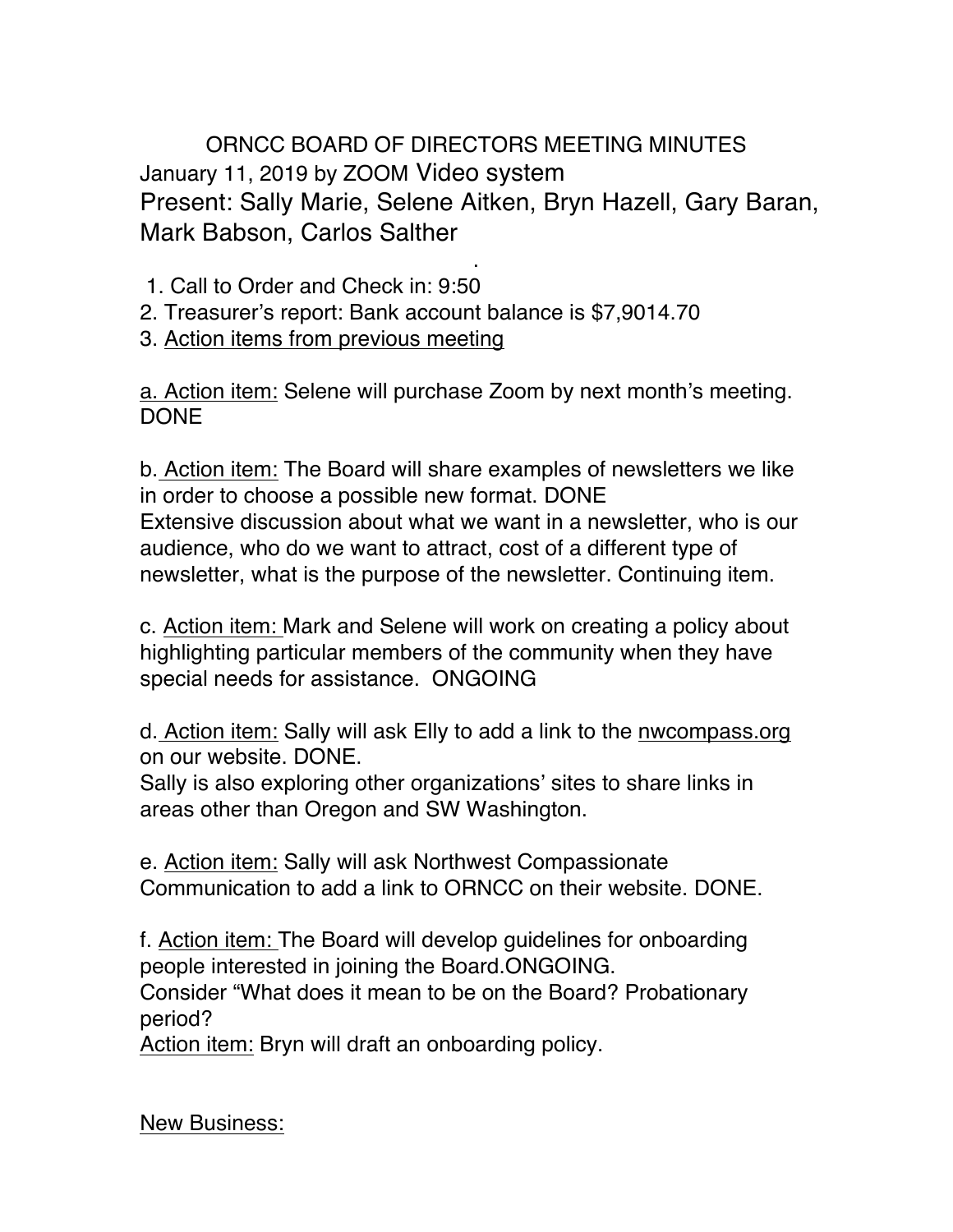1. Problems with donations from website.

A friend of ORNCC was unable to make a contribution via paypal. Action item: Carlos will try to make a PayPal donation to diagnose the problem.

2. Inviting Allen Rohlfs to do a training. The conversation is ongoing. The Board would enjoy participating in a training some members with Rohlfs , or someone else to increase our learning and share the experience.

Gary is the point person with regard to communicating with Allen Rohlfs.

3. Social media, possible strategies. Tabled for a few months. Discussion included exploring Instagram to engage a younger population. Pros and cons of Facebook.

4.Possible projects for 2019, we have about \$8000.

Some ideas:

- New newsletter that appeals to larger demographic.
- Outreach to general population possible via MeetUp.
- Make NVC available to Corporate World perhaps through an NVC Blog in a corporation.
- See item #6

5.Board visitors. The Board agreed on the following:

Expectations that they participate as much (or as little) as the visitor and the person running the meeting are comfortable with. We expect that the visitor will be able to participate in a way that is contributive, nonintrusive and we expect that the person running the meeting (with help from others) will facilitate the meeting as is usual.

6. Would ORNCC like to support other groups that want to learn NVC or make use of some (perhaps simplified) version of it? How? There is interest in building connections with other group? With others in the NVC community, with Boards of organizations with values that align with NVC, ie life-serving.